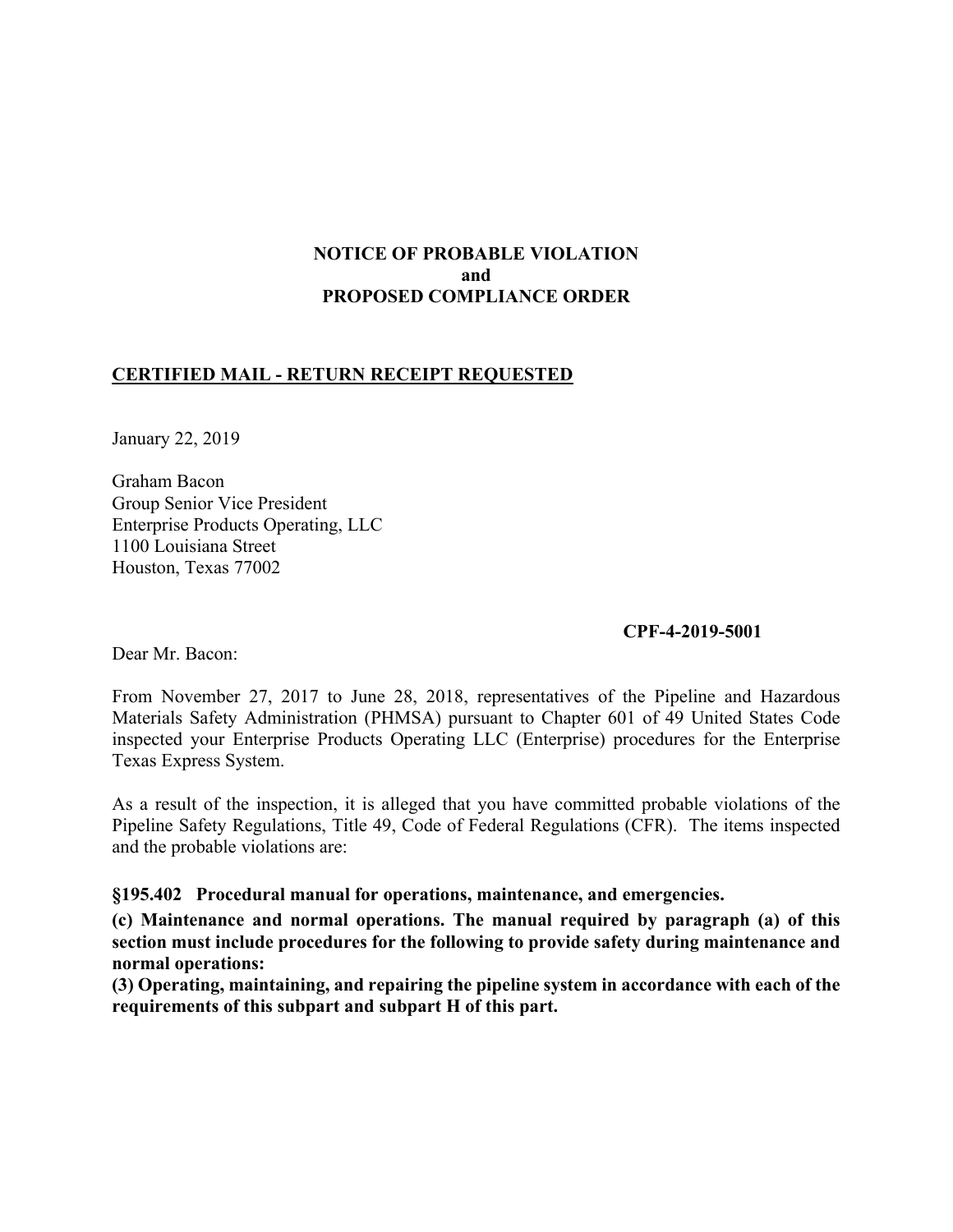Enterprise failed to follow Enterprise written procedures STD.2600 Fencing Section 3.8(2)(a) Gate Locations which states "Emergency exit gates shall be provided with panic hardware that allows the worker to exit without a key, but provides facility security from the exterior." Four Main Valve locations on the Texas Express System had emergency gates chained and padlocked preventing a keyless exit as required.

During the inspection PHMSA identified four Main Valve locations where locks were in place to prevent unauthorized entry by people or cows. At Main Valve 44, Main Valve 49, Main Valve 51 and Main Valve 53, Enterprise locked each emergency gate preventing them from providing keyless exit, as intended. Rather than making appropriate repairs or modifications so that the gate functioned as intended, Enterprise locked the gates preventing them from providing keyless exit.

# **2. §195.403 Emergency response training**

# **(b) At intervals not exceeding 15 months, but at least once each calendar year, the operator shall:**

# **(1) Review with personnel their performance in meeting the objectives of the emergency response training program set forth in paragraph (a) of this section; and**

 Enterprise failed to complete a review of a supervisor's performance in meeting the requirements supervisor exceeded the allowed 15 months interval between emergency response training by 1 of their Emergency Response Training program as prescribed by §195.403(b)(1). An Enterprise month and 15 days, receiving training on May 12, 2015 and September 27, 2016.

### Proposed Compliance Order

Under 49 U.S.C. § 60122 and 49 CFR § 190.223, you are subject to a civil penalty not to exceed \$213,268 per violation per day the violation persists, up to a maximum of \$2,132,679 for a related series of violations. For violations occurring on or after November 2, 2015 and before November 27, 2018, the maximum penalty may not exceed \$209,002 per violation per day, with a maximum penalty not to exceed \$2,090,022. For violations occurring prior to November 2, 2015, the maximum penalty may not exceed \$200,000 per violation per day, with a maximum penalty not to exceed \$2,000,000 for a related series of violations.

We have reviewed the circumstances and supporting documents involved in this case, and have decided not to propose a civil penalty assessment at this time.

With respect to item 1 pursuant to 49 U.S.C.  $\frac{1}{2}$  60118, the Pipeline and Hazardous Materials Safety Administration proposes to issue a Compliance Order to Enterprise Products Operating, L.L.C. Please refer to the *Proposed Compliance Order*, which is enclosed and made a part of this Notice.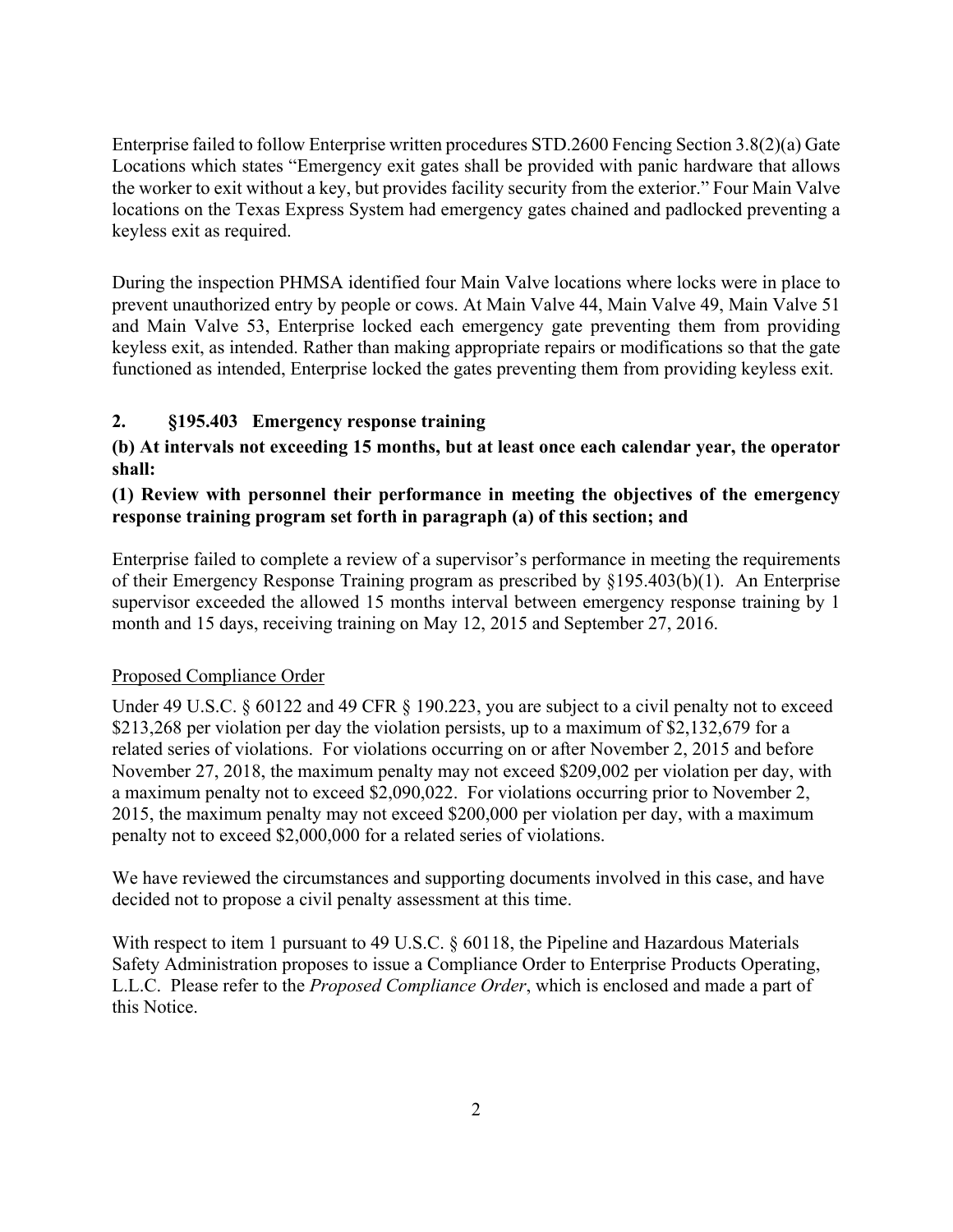### Warning Items

With respect to item 2 we have reviewed the circumstances and supporting documents involved in this case and have decided not to conduct additional enforcement action or penalty assessment proceedings at this time. We advise you to promptly correct this item. Failure to do so may result in additional enforcement action.

### Response to this Notice

 *Compliance Proceedings*. Please refer to this document and note the response options. All Enclosed as part of this Notice is a document entitled *Response Options for Pipeline Operators in*  material you submit in response to this enforcement action may be made publicly available. If you believe that any portion of your responsive material qualifies for confidential treatment under 5 U.S.C. 552(b), along with the complete original document you must provide a second copy of the document with the portions you believe qualify for confidential treatment redacted and an explanation of why you believe the redacted information qualifies for confidential treatment under 5 U.S.C. 552(b).

 submit your correspondence to my office within 30 days from receipt of this Notice. This period Following the receipt of this Notice, you have 30 days to submit written comments, or request a hearing under 49 CFR § 190.211. If you do not respond within 30 days of receipt of this Notice, this constitutes a waiver of your right to contest the allegations in this Notice and authorizes the Associate Administrator for Pipeline Safety to find facts as alleged in this Notice without further notice to you and to issue a Final Order. If you are responding to this Notice, we propose that you may be extended by written request for good cause.

In your correspondence on this matter, please refer to **CPF-4-2019-5001** and, for each document you submit, please provide a copy in electronic format whenever possible.

Sincerely,

Mary L. McDaniel, P.E. Regional Director, Southwest Region Pipeline and Hazardous Materials Safety Administration

Enclosures: *Proposed Compliance Order Response Options for Pipeline Operators in Compliance Proceedings*